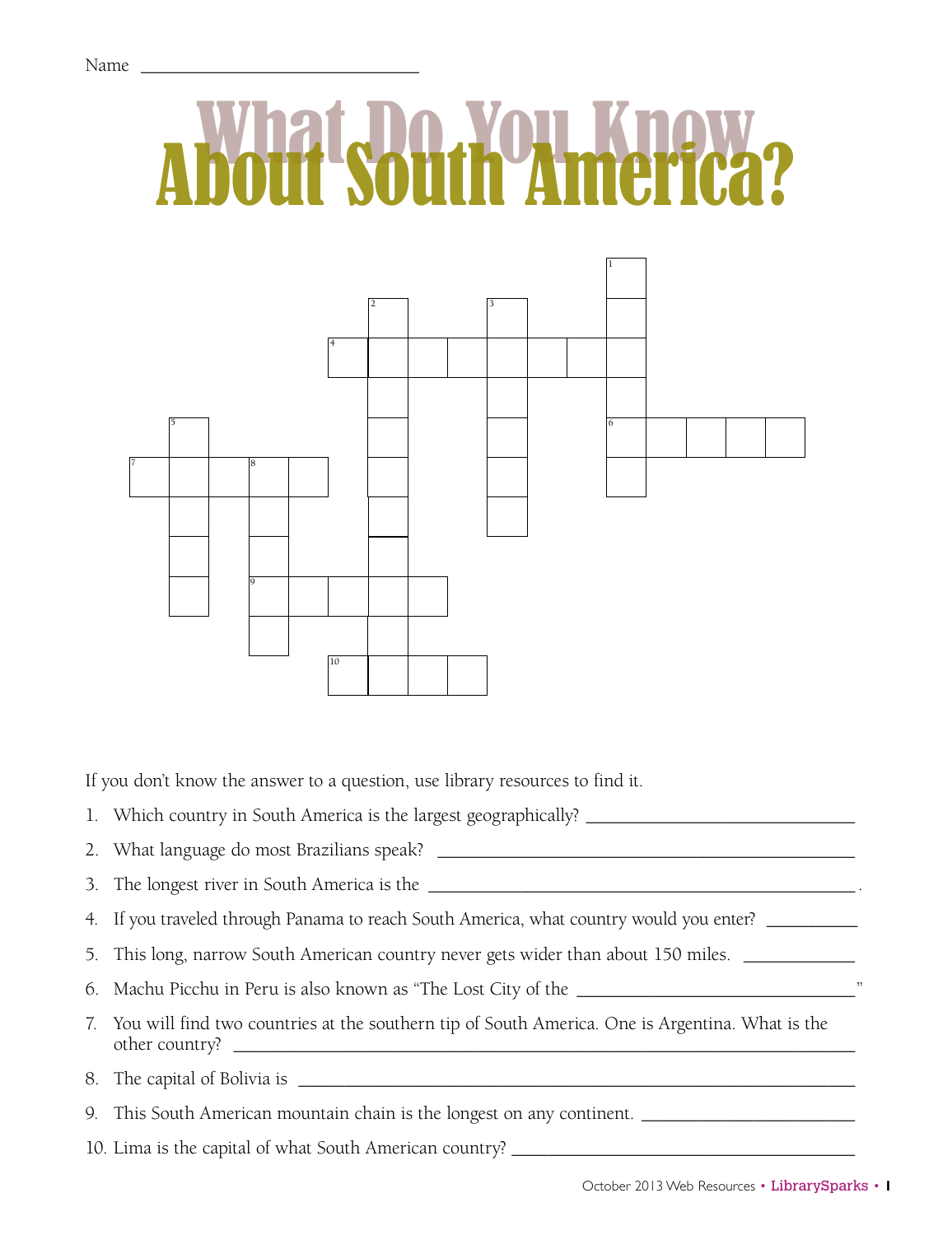## Name **Answer Key**

## What Do You Know About South America?



If you don't know the answer to a question, use library resources to find it.

|    |                                                                                                          | Portuguese  |
|----|----------------------------------------------------------------------------------------------------------|-------------|
|    |                                                                                                          |             |
|    | 4. If you traveled through Panama to reach South America, what country would you enter?                  | Colombia    |
|    | Chile<br>5. This long, narrow South American country never gets wider than about 150 miles.              |             |
|    | 6. Machu Picchu in Peru is also known as "The Lost City of the _________________                         | Incas<br>,, |
| 7. | You will find two countries at the southern tip of South America. One is Argentina. What is the<br>Chile |             |
|    | La Paz                                                                                                   |             |
|    | 9. This South American mountain chain is the longest on any continent.                                   | Andes       |
|    | 10. Lima is the capital of what South American country?                                                  | Peru        |

October 2013 Web Resources • LibrarySparks • **2**